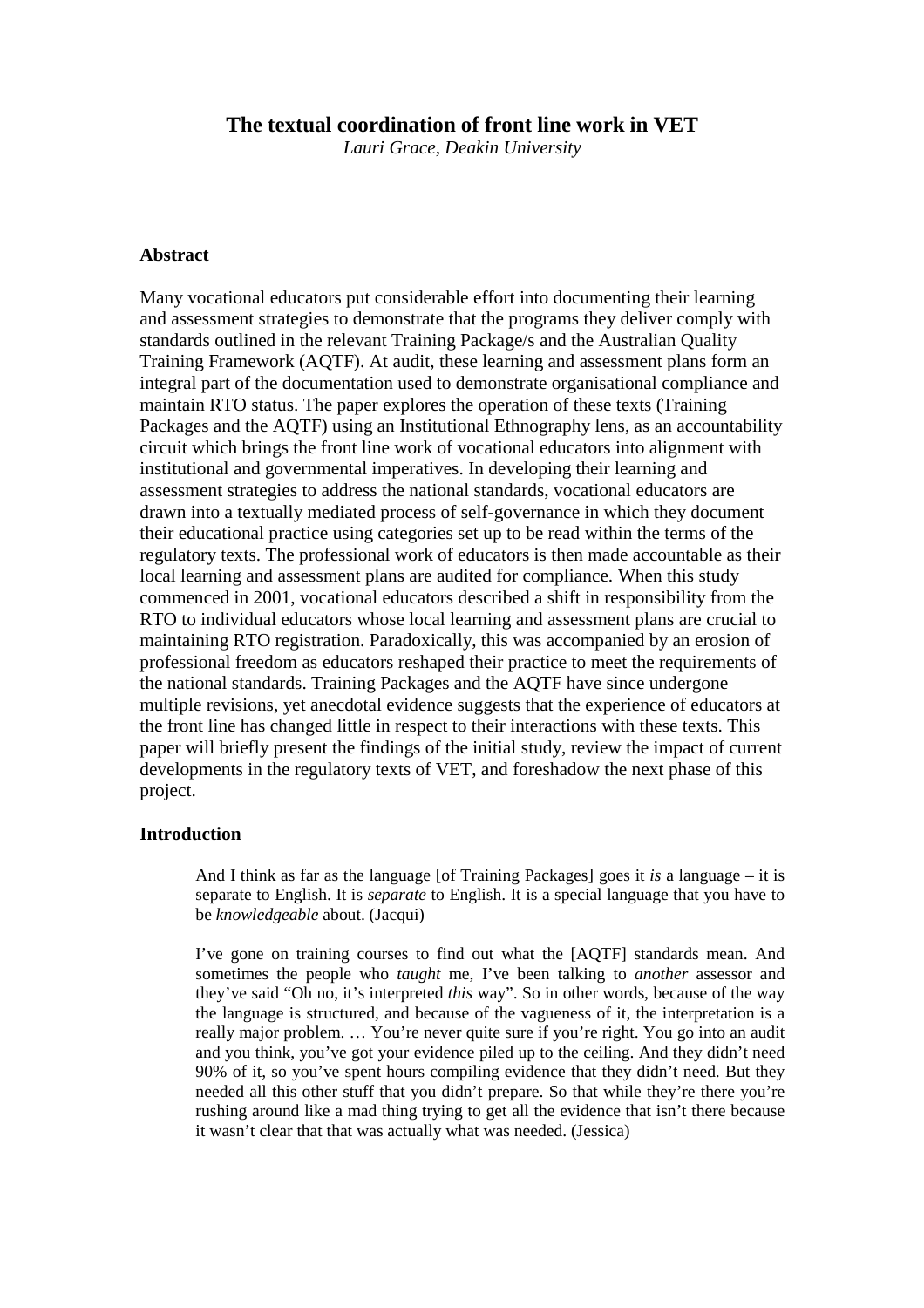In 2001 I set out to conduct a PhD project which explored the contrast between the complex institutional language of Training Packages and the vernacular of local workplaces in which Training Packages are activated. As an experienced workplace trainer and assessor, I was interested in exploring the phenomenon of people who are able to perform a job role being unable to recognise their knowledge or skills as described in the terms of the national competency standards relating to that job role. As I conducted interviews with vocational educators, managers, administrators, auditors, researchers and policy makers, I found that my interviewees were typically unable to talk about Training Packages without also talking about the Australian Quality Training Framework (AQTF). As my own understanding of my research topic and data evolved, informed by the work of Dorothy Smith and the theoretical lens of institutional ethnography, the focus of my study broadened to bring into view how regulatory texts such as Training Packages and the AQTF operate as a hierarchy of 'extralocal' texts that organise the learning and assessment practices enacted in local sites (Smith, D.E. 1987, p.3; 2005, p.185).

My PhD project concluded in 2005, and in its later stages as I began to report the findings through VET research conferences and professional development workshops I found that my analysis and conclusions were enthusiastically received by people working in the sector. Now working in the university sector, I have wondered whether VET has moved on since my study was conducted. There is a new process for Training Package development, and there have been several iterations of the AQTF with the 2010 Standards being described as 'transparent', 'simplified and streamlined', with a focus on 'outcomes' and 'quality assurance' (DEEWR 2010, p.3). Even the new *Training and Education Training Package* (TAE10) competency standards are written in active voice – very different to the complex passive voice constructions so heavily criticised by interviewees in my study. Surely the issues identified in my research have been bypassed by such developments.

Perhaps not. While I no longer work directly with VET texts such as Training Packages and the AQTF, I maintain close contact with the sector. Conversations with professional colleagues who are working in VET suggest that, while some of the language may have changed, the underlying issue of a hierarchy of regulatory texts coordinating and organising local learning and assessment practice remains as current and problematic as I found in my earlier study. It is time to revisit my research and embark on a new phase to investigate the ways in which the issues that I identified in 2005 have evolved.

# **Institutional ethnography**

An approach to the social organisation of knowledge, institutional ethnography was introduced by Dorothy Smith and developed in a number of key works (Smith, D.E. 1987; 1990a; 1990b; 1999b; 2005; 2006). Institutional ethnography does not see power relations in terms of 'heavy handed and unitary' approaches (DeVault 1999, p.49), but rather as being pervasively structured through what Dorothy Smith calls the 'ruling relations'.

When I write of "ruling" in this context I am identifying a complex of organized practices, including government, law, business and financial management, professional organization, and educational institutions, as well as the discourses in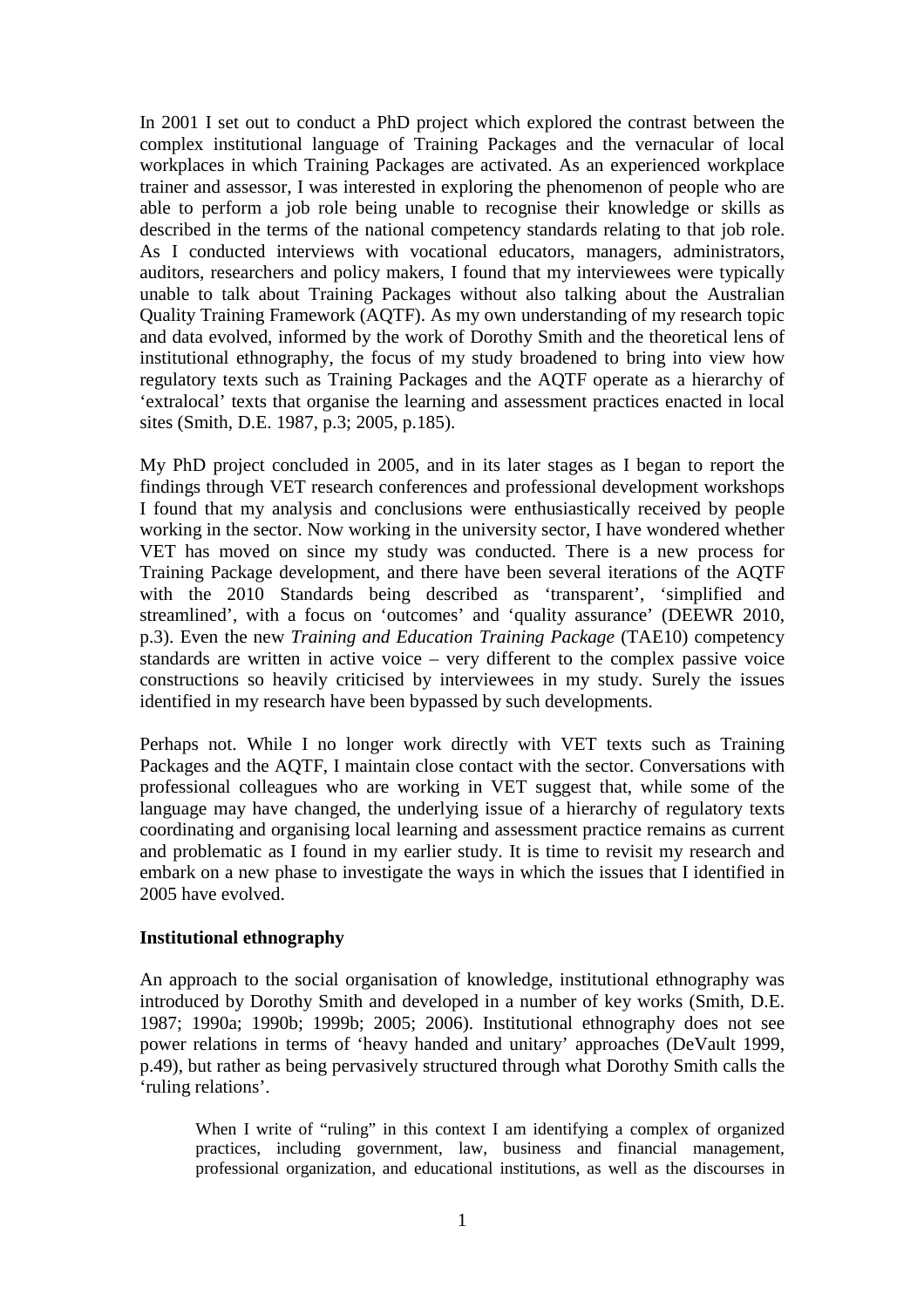texts that interpenetrate the multiple sites of power. A mode of ruling has become dominant that involves a continual transcription of the local and particular activities of our lives into abstracted and generalized forms. It is an *extralocal* mode of ruling. ... It involves the construction of the world as texts, whether on paper or in computer, and the creation of a world in texts as a site of action. (Smith 1987, p.3)

Institutional ethnography sees official texts as being neither passive nor neutral; texts actively organise and coordinate local activities (Kinsman 1997, p.216). Organisational knowledge is textually mediated. Work is coordinated, organised, and made accountable through text-based practices, and the *way* these texts are enacted at the local level is part of the meaning that they carry (Campbell 2003, p.3; 2006).

This approach to exploring and understanding the operation of texts makes institutional ethnography a powerful lens through which to explore VET. While the historical roots of vocational education in Australia lie in technical education with a documented history dating back to the 1800s (Murray-Smith 1965, p.172), the national VET sector in its present form has only existed for around 20-30 years. Under the division of legislative powers outlined in the Australian Constitution, the power to make laws in relation to education is a state, not a commonwealth, responsibility. Prior to the 1970s, non-university training for employment encompassed trade training through state regulated apprenticeship systems, technical education provided by state based technical schools, and (largely unregulated) workplace training (Smith, E. & Keating 2003, pp.6-13). In response to world economic conditions in the 1970s and 1980s, a succession of regulatory and funding agreements between national, state and territory governments saw the progressive emergence of a recognisable Vocational Education and Training sector largely aligned to national government policies and priorities. The Australian Qualifications Framework, national Training Packages and the AQTF (together with a 'maze-like array' (DET Qld 2003, p.1) of policy statements, funding agreements, legislation, procedural guidelines, statistical collections, research reports, newsletters, Internet sites, and review and consultation reports) theoretically provide a framework for the issuance of vocational qualifications characterised by nationally consistent qualification levels, content, delivery and assessment. Viewed through an institutional ethnography lens, this sector of education represents a complex of organised practices largely established through a process of generating a hierarchy of texts that construct VET as a site of action. From the outset, the focus of my PhD study was firmly on Training Packages – one of the forms of text that make up the national training framework.

Another aspect of institutional ethnography that resonated strongly with my research project was the fact that institutional ethnography starts from where people are in their everyday lives, and focuses on 'looking out beyond the everyday to discover how it came to happen as it does' (Smith, D.E. 2005, pp.1-2). Institutional ethnography:

is committed to discovering *beyond any one individual's experience* including the researcher's own and putting into words supplemented in some instances by diagrams or maps what she or he discovers about how people's activities are coordinated (Smith, D.E. 2006, p.1).

Marie Campbell describes experience as the 'ground zero' of an institutional ethnographic analysis; 'analysis begins in experience and returns to it, having explicated how the experience came to happen as it did' (Campbell 2006, p.91). An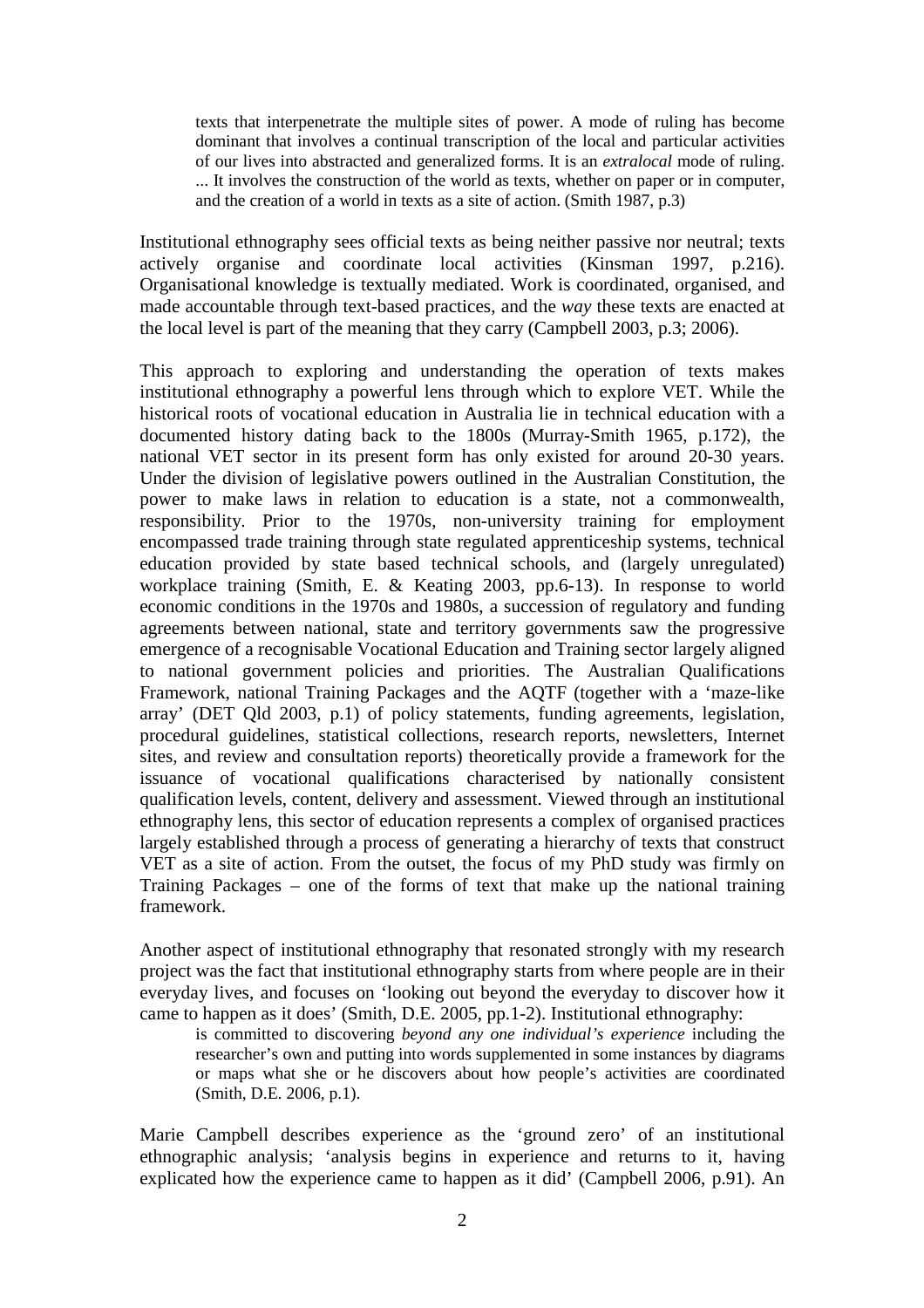institutional ethnography study has its origins in 'a sense of problem, of something going on, some disquiet, and of something there that could be explicated' (Smith, D.E. 1999b, p.9). From this beginning the institutional ethnographer looks at the how and why behind the phenomena being investigated, asking questions about 'how things work' and 'how it's put together' (Campbell 2003, p.11).

My PhD study had its origins in the sense of disquiet and disjuncture I felt as a workplace trainer and assessor, when I repeatedly had to rewrite national competency standards into local workplace vernacular to make those standards accessible to workplace supervisors, trainers, assessors, learners, and assessment candidates. At the time I had been taught that competency standards were industry-developed descriptions of the knowledge, skills and attitudes required to perform particular roles to the standard of performance required on the job. If that were the case, how could I explain my experience that people who performed these roles in the workplace, supervised and managed people performing the roles, and even trained staff in the performance of the roles would typically pick up the competency standard for a familiar job role and struggle to make sense of it? When I raised this concern in conversations with other VET staff, the only answer offered was that the people I was working with were either not yet competent (for how could they claim to be competent if they didn't even understand the competency standard), or perhaps they were *technically* competent, but had deficient language and literacy skills. Certainly there were instances where these explanations 'felt' right. But when I began to work with university qualified (sometimes at postgraduate level) staff members seeking a Certificate IV or Diploma, the standard explanations simply did not work. There was clearly something happening here, and I set out to explore the language of Training Packages as an issue of power rather than one of deficient workplace literacy.

The fieldwork for my project involved 33 interviews loosely structured around a number of broad questions that I sent to each interviewee in advance. 27 informants were interviewed as VET practitioners, and 6 as VET participants, but as VET staff are required to hold VET qualifications there was some unavoidable overlap between the two groups and several interviewees chose to speak from both fields of their experience. Interviews were conducted with informants in NSW, Qld, WA, SA and ACT. VET practitioner roles included front line training and assessment, Training Package development and review, policy development and administration, research and consultation, industry advice, and AQTF audit and oversight. VET participants included training course participants and applicants for or recognition of prior learning. Between them the interviewees had experience with a total of 25 Training Packages.

I did not set out to examine the language of Training Packages as somehow being independent of the local sites in which they were being implemented. Each interview set out to explore the language issues encountered as each interviewee interacted with these texts in particular local sites – to explore the texts as 'situated in the local courses or sequences of action in which they are read and come into play' (Smith, D.E. 1999a, p.74).

As I conducted my interviews, asking questions about people's experiences working with Training Packages, their answers repeatedly strayed into discussion of the AQTF. Exploring the use of complex institutional language (dubbed by some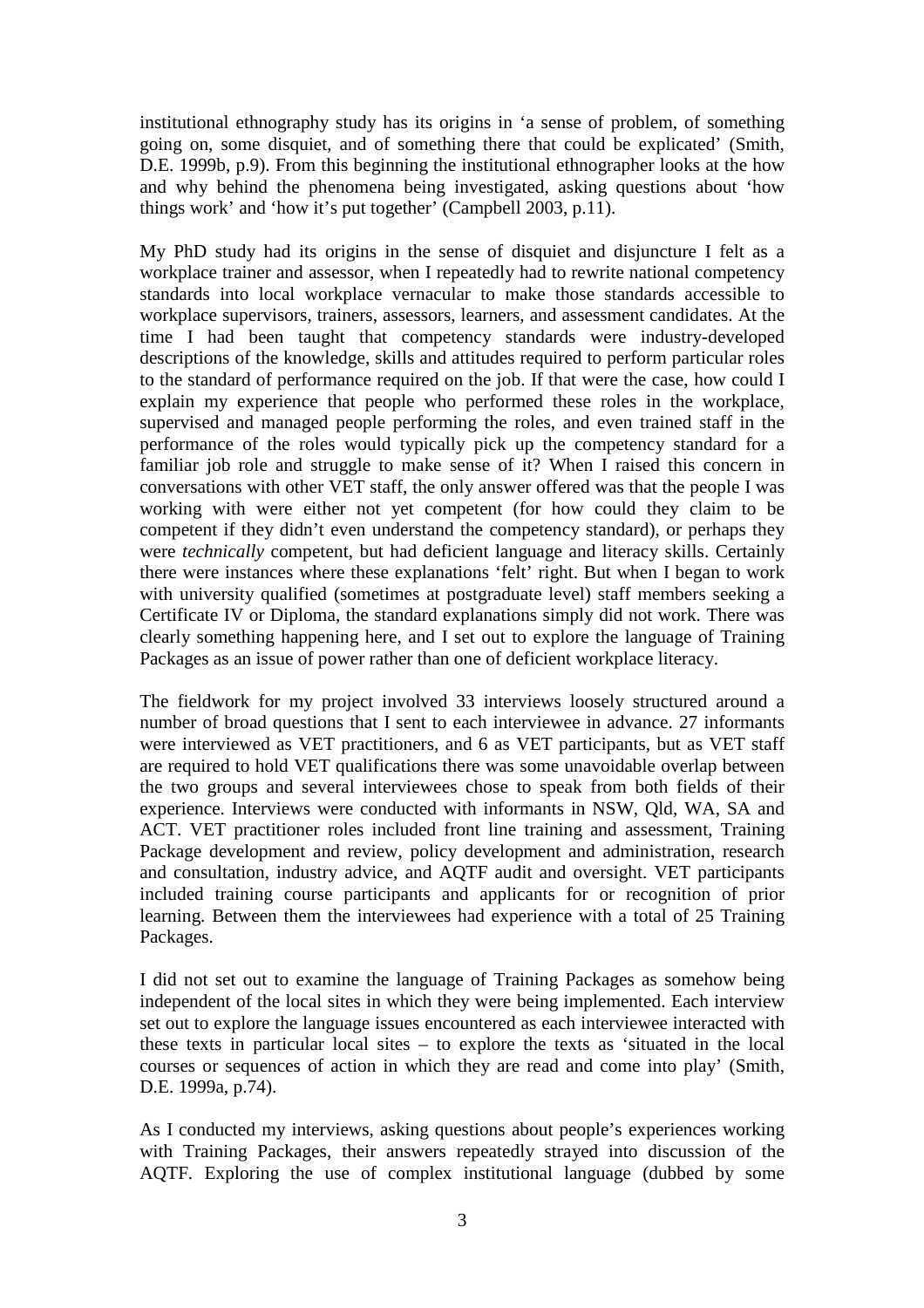interviewees 'VET-Speak') in workplace learning and assessment programs where the educators themselves described their frustration about the barriers to participation arising from such language, I perceived an emerging theme of 'the AQTF made me do it'. Initially I was frustrated about this theme, as I had not consciously set out to research the AQTF. But starting with the everyday experience of vocational educators and exploring 'how and why' things happened as they did, brought into view the forms of power located in the operation of the AQTF as a frontline regulatory device that coordinates the work of vocational educators (Smith, D.E. 2005, p.193). When I analysed the data and asked 'what is actually happening here?', the operation of the AQTF in coordinating the professional practice of vocational educators came clearly into view.

# **Findings and discussion**

From the wide range of texts that make up the VET regulatory framework, this discussion will focus on just two: Training Packages and the AQTF. In the *High Level Review of Training Packages*, Kaye Schofield and Rod McDonald (2004, p.8) stated that 'Training Packages reflect some of the most fundamental principles and policies on which the national VET system has been built (the 'rules of the VET game')'. They described Training Packages as being 'intimately intertwined' with other parts of the VET framework, and noted that they operate 'in a symbiotic relationship' with the Australian Qualifications Framework and the AQTF (Schofield & McDonald 2004, p.8). The 'symbiotic relationship' between Training Packages and the AQTF was strongly reflected in the interview data from my own study, with these two levels of text emerging as two levels of an 'intertextual hierarchy' (Smith, D.E. 2006, pp.79- 87): Training Packages govern the *content* of VET programs, and the AQTF defines standards for the *delivery* and *management* of those programs. Together these two levels of text establish what institutional ethnography terms an 'accountability circuit' that governs almost every aspect of the work of vocational educators.

Institutional ethnography argues that individuals and organisations take up and activate ruling concepts in the local activities and procedures that they adopt as they engage with and implement ruling texts (Campbell 2003). Liza McCoy (1999, cited in Smith, D.E. 2005, p.174) argues that 'accountability circuits' are a form of coordination in which the activation of texts brings front line work into alignment with institutional imperatives. In accountability circuits 'work is tied into text and text into work'; texts occur in and are activated as part of frontline work (Smith, D.E., 2005, p.184).

Vocational educators in my study activated Training Packages and the AQTF in their frontline work in a range of ways. The AQTF standards in operation in the closing stages of my study were those defined in the 2005 iteration of the quality framework. The AQTF 2005 actually established the Registered Training Organisation (RTO) as the entity responsible for developing the procedures, processes and documentation required to achieve and maintain compliance (ANTA 2005). While largely invisible within the text of the AQTF Standards, vocational educators in my study revealed that in practice they were responsible for developing significant parts of the documentation required for audit. Central to this was their work in developing local training and assessment plans for each qualification or unit of competency that they delivered or assessed.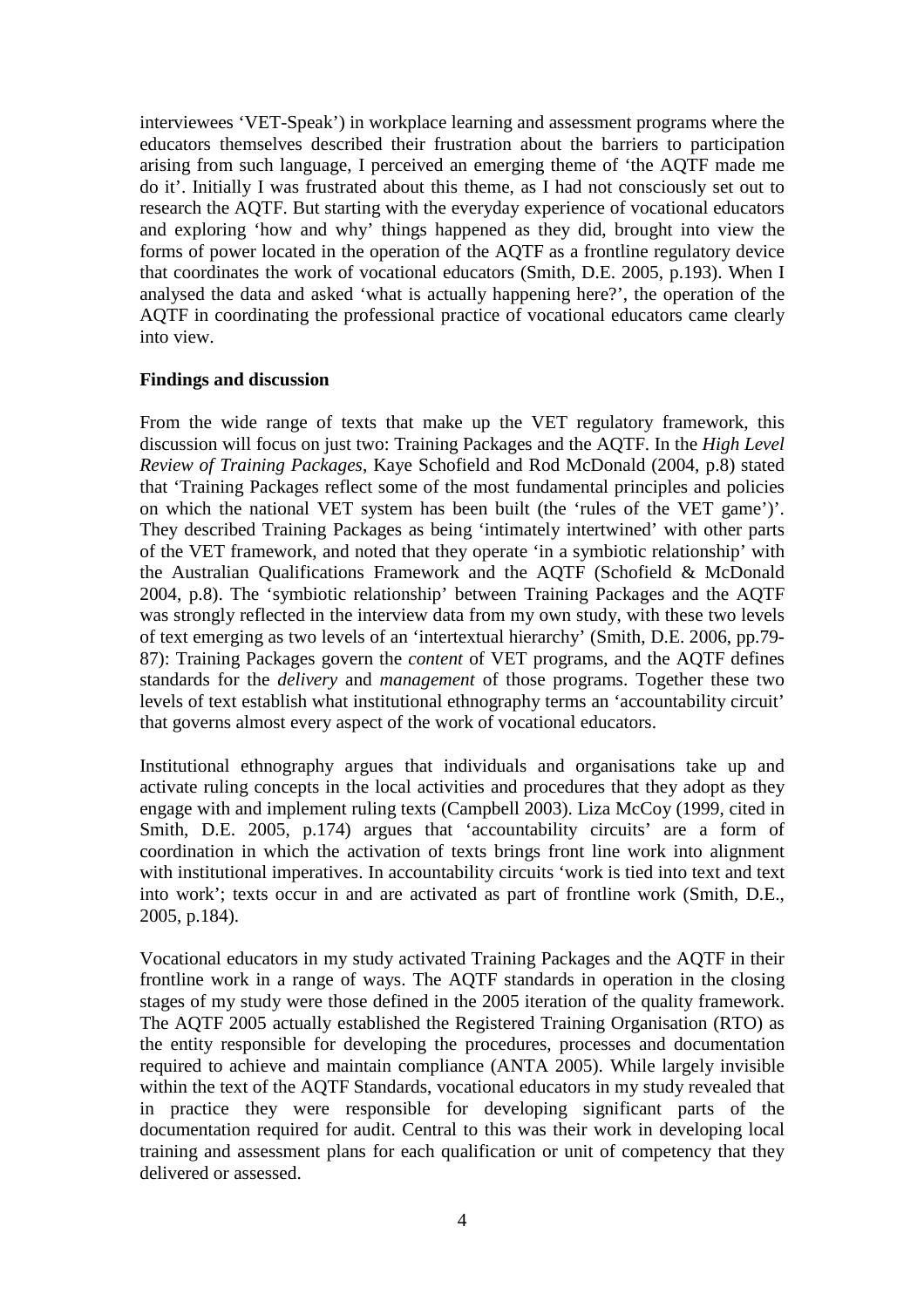Their starting point for developing a training and assessment plan was to 'unpack' the Training Package (an official term: DEEWR 2008). In the following vignette, Louise describes her experience in confronting a new unit of competency. As an experienced vocational educator in Community Services, Louise takes us through the work that she and a colleague undertook in 'unpacking' the unit 'Respond holistically to client issues' and deciding how to 'cluster' this unit with other relevant units for integrated delivery and assessment:

For a start, what does that [unit title] mean? And you should *see* the bloody language in that! We were sitting there absolutely baffled thinking, "Now what do we do with this?" This is a catch-all unit. Basically you can use it to teach whatever you like. The language is – I just know the other day I was sitting there with my colleague at work. So we were looking at clustering, and how we'd cluster, and we were looking at that and we were scratching our heads, it had us absolutely stumped. In the end, we thought "Well it would cluster with anything, because it could mean anything!" … it had these great big long sentences that didn't mean anything to me. And we read them over and over and looked at each other, and between fits of giggles and what not, we sort of decided that it was just really – you know. [Reading aloud from the unit] "Evaluate the range of issues impacting on the client and on the delivery of appropriate services". What the *hell* does it mean? I mean, you could say, *discuss* the range of issues, or *identify* the range of issues, but *evaluate* the range of issues impacting on the client? And even if you just look at the meaning of the words "the range of issues impacting on the client" – the sky's the limit! … So what have we got? "Use observations, assessment tools and questioning to identify possible presenting issues". I mean [Pause] Well I guess it means you sit and observe someone and make notes about how they're behaving as part of an assessment process. *But that's not how we work*. And "assessment tools" meaning, when someone comes into an agency to get help, we have questionnaires that we go through, and impact sheets – I guess they mean that. And "questioning". I mean, we teach students "Don't fire questions at people". [Reading from the unit] "Seek information from a range of appropriate sources to determine the range of issues that may be affecting the client within organisations policies and procedures regarding autonomy, privacy and confidentiality". That is a *huge* sentence. Like it's three lines long, and I've got no idea what they mean. "Examine all client information to determine the degree to which other issues may impact on the possible services that can be provided by the organization". I mean, they've got *something* in mind, but I'm not quite sure what it is! So that's the first element. "Determine the course of action to be followed". Well that's fairly self-explanatory. "Evaluate the benefits of providing a brief intervention in facilitating the client to access other services". I mean, that just means [Pause] "*Evaluate* the *benefits* of providing a *brief intervention* in *facilitating* the client to *access* other services". That means decide whether you should refer the client to somewhere else. … I think so'. [read it aloud another 3 times, in a tone of voice suggesting increasing disbelief] (Louise)

Despite her experience as a Community Services educator, and despite being a knowledgeable reader of Training Packages and other VET texts, in this vignette Louise reveals the work she and her colleague had to undertake to make sense of a single unit of competency. Training Packages are typically not texts that can be simply picked up and read; educators must work to 'unpack' them. At the time of my study, many interviewees described working with Training Packages that were written in passive voice. While the unit Louise is working with is in active voice, it is characterised by abstract language, complex and unfamiliar terms, and long complex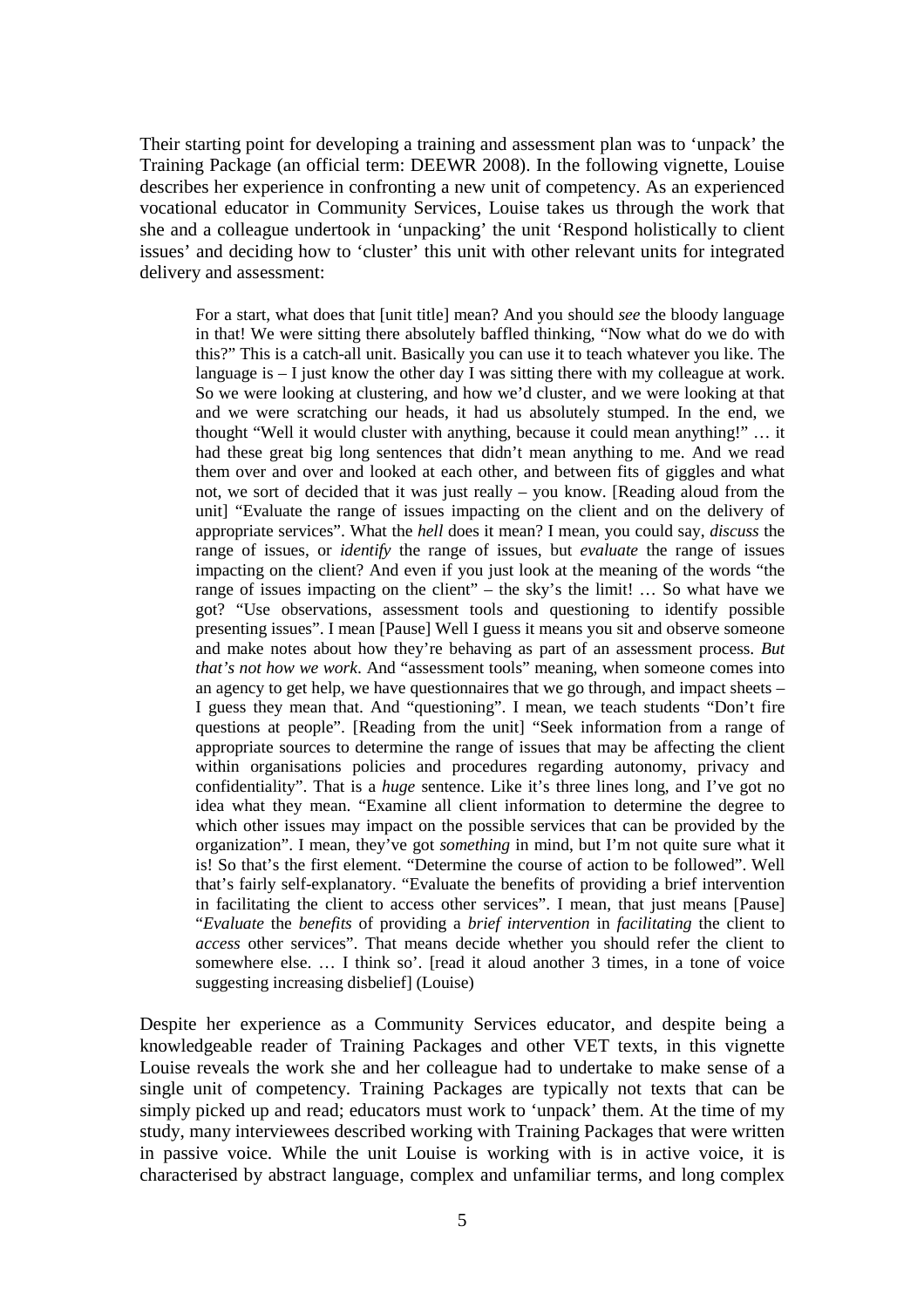sentences, characteristics that were also described by other interviewees in my study. Such grammatical forms are not commonly used in everyday speech, but are often used in workplace documents that highlight organisational processes and omit the agents who enact those processes (Darville 1995, pp.254-257). Richard Darville argues that reading and responding to such texts requires the use of 'organisational literacy'; beyond simply understanding the words on the page, the reader must recognise what has been omitted, and must also draw on background knowledge of how the text will be used in organisational processes. Working with Training Packages requires vocational educators to use the organisational literacy of VET to 'unpack' their units and translate them into the language of teaching and learning.

'Unpacking' this unit is the first step in a work process in which Louise and her colleague must develop a training and assessment plan that will be subject to audit. There are no currently less than 17 national publications available online to support AQTF implementation (Training.com.au, n.d). Under the AQTF 2007, an RTO may undergo an external AQTF audit as part of the assessment of its initial application for registration, during the first year of operation (a 'post-initial audit'), after its first year (a 'monitoring audit'), if selected as part of a 'national strategic industry audit', when applying to renew or increase their scope of registration, or in response to complaints (Commonwealth of Australia 2007). In addition to these external audits, RTOs are required to show that they conduct internal audits of their organisation's compliance with the AQTF Standards. The local training and assessment plan being developed by Louise and her colleague must be available to be examined if required as part of any of these types of audit.

As with Training Packages, at the time of my study the AQTF was written in complex and abstract language that required interpretation. Despite (or perhaps because of) the substantial body of material available to advise RTOs on their preparation for audit, vocational educators in my study described an uncertain process where the interpretation of the AQTF standards resulted in inconsistencies in audit decisions. Fiona explains:

'I was audited *four times* in my last job, and every single audit brought totally different things up – there was no *consistency* in the application of the standards! One piece of documentation I had, one auditor thought "That was *fantastic*! That's great, that's best practice", another auditor'd come in and go "*That's* not right, and I don't like this". I go "Alright, fair enough", you know. And I think that's that whole ambiguity with that is "What the *hell* do you want from me? Just *tell* me and I'll do it!" And I think that's the frustration from practitioners. They say they're not changing the goal posts, but they *do*, you know, *all the time*. It's like *guessing* games a bit'. (Fiona)

The potential implications of being found non-compliant in an external AQTF audit are significant, with the most severe outcome being the loss of registration for one or more programs offered by the RTO. Clearly such an outcome would have a significant impact on both educators and students involved in the programs.

In their work of developing training and assessment plans and other AQTF documentation, Fiona and Louise participate in self-governance by developing accounts of their professional practice in a form that makes that practice accountable to both internal and external auditors. They are entering a circuit of accountability in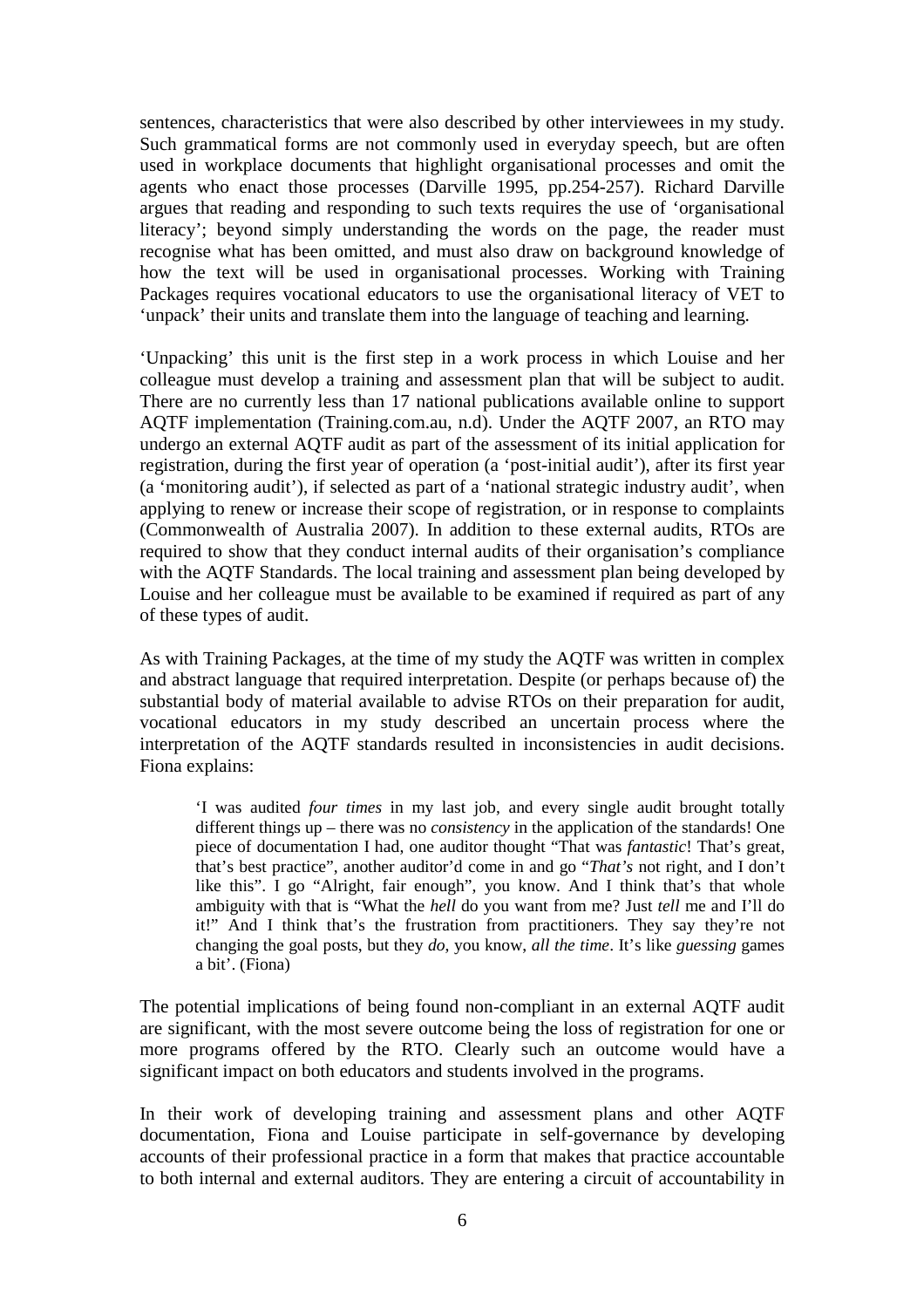which they report on their local activities in terms that are meaningful within the national VET regulatory framework (McCoy 1998, p.407). Vocational educators must translate their local learning and assessment activities into categories and terms that are set up to be answerable to the institutional texts of the AQTF and Training Packages, and in doing this they often find they must reshape their professional practice.

In comments like "What the *hell* do you want from me? Just *tell* me and I'll do it!" (Fiona) and "we were told over and over by our management that we could lose our RTO status … You just feel a lot of pressure, and you're backed into a corner as a lecturer" (Louise), vocational educators signify their reluctant acceptance that their decision making authority in the context of their own professional practice is constrained by formal reporting requirements against which they (and their RTOs) will be judged and held accountable. The paradox here is that, in developing this documentation vocational educators experience a shift in responsibility in which they become directly responsible for elements of maintaining their RTO's official registration, but at the same time they experience an erosion of autonomy in that they must shape their local teaching, learning and assessment decisions using the frames and categories of the institutional texts rather than their professional judgement as educators.

Several educators in my study expressed frustration about being required to adopt and document local approaches which they deemed to be poor educational practice, such as being required to develop learning materials for students based on large and complex institutional templates which were designed primarily to provide documentary evidence for AQTF compliance. Throughout my study, educators described the complex work they did in order to comply with reporting formats while still meeting student needs. For example, where RTOs had introduced a procedural requirement that complex mapping documents which were developed for AQTF audit purposes be included without amendment in student learning materials, various VET educators described strategies such as putting these documents at the very back of the student materials in the hope that most students would not read that far, handing them out as separate documents on coloured paper with the instruction that reading them was optional, or loading them onto a server and issuing students with the access link only. These strategies illustrate the work that vocational educators undertake in order to navigate accountability circuits while still attempting to exercise their professional judgement. Yet even as they undertake this navigation work, educators accept the inevitability of being required to reshape and document their professional practice at the local level in order to achieve compliance and maintain RTO registration.

#### **Future directions: where to from here?**

Reflecting back on my original study, and reflecting forward to the future of VET, I wondered whether the issues identified in and conclusions posed in my study were still current or had been bypassed by developments. When I commenced my study in 2001 the AQTF was in its first iteration. Since that time AQTF 2005 and 2007 have come and gone, and the standards for RTOs are currently set out in AQTF 2010. This iteration of the quality framework is (self-)described as 'simplified and streamlined', and its focus is (self-)identified as being on 'outcomes' and 'quality assurance' (DEEWR 2010, p.3). This would appear to be in contrast with earlier versions of the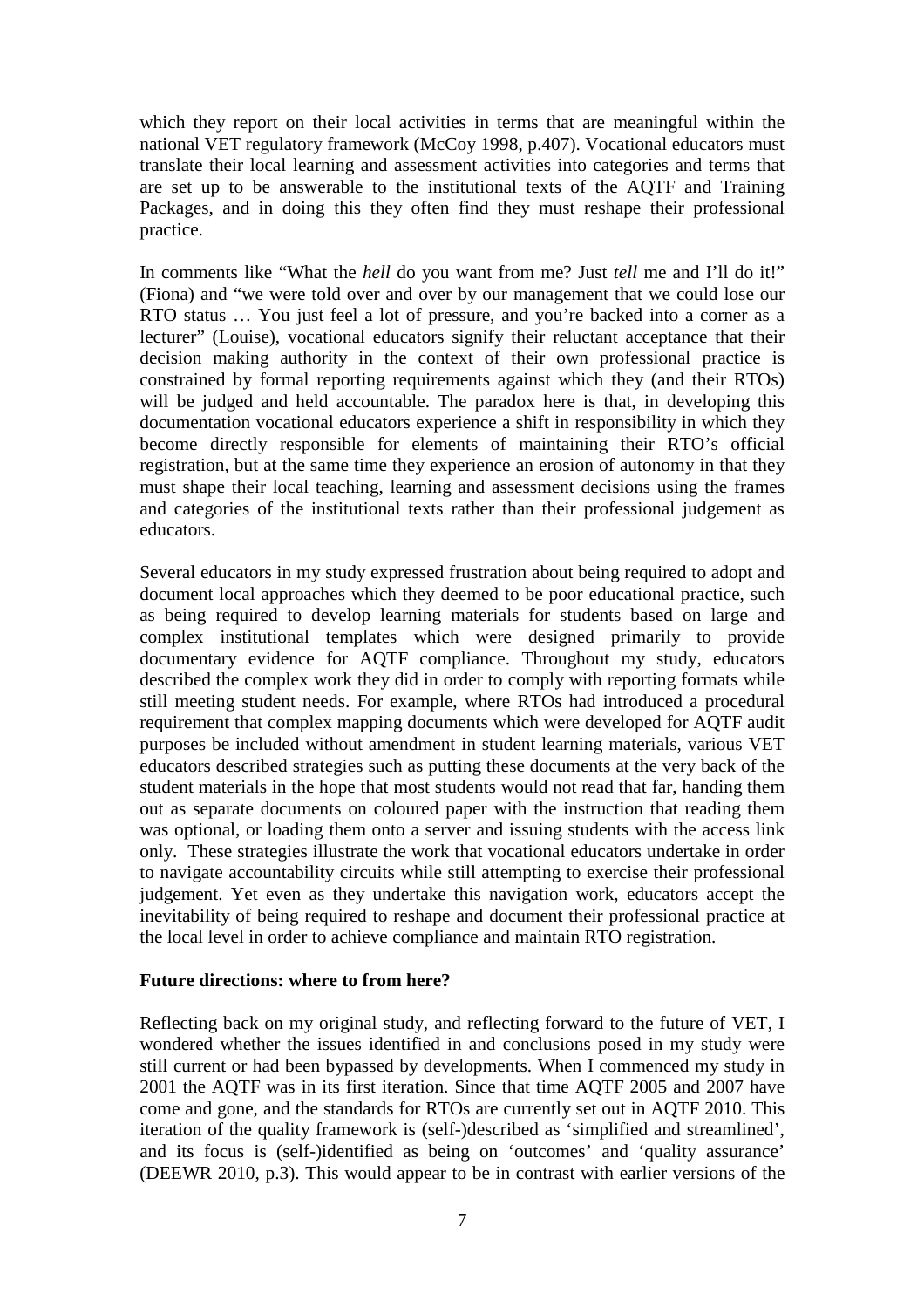AQTF which one informant in my study criticised as having "created a situation where compliance equals bits of paper … what bits of *paper* are going to get [the auditor] off their back" (Taryn).

Similarly, the Training Package Development Handbook has been substantially redeveloped, and now includes an explicit statement that units competency should '*Use plain English*: Do not use jargon; unclear language and terminology beyond workplace requirements may disadvantage learners' (Training Package Development Handbook Guidelines n.d., p.5). In late 2010 I attended an information session on the new Training and Education Training Package, and participants at that session noted that the TAE competency standards are expressed in active voice, once again in stark contrast to the passive voice constructions typical of the training packages that most informants in my study worked with. As one interviewee commented: "Passive voice doesn't *mean* anything – it's not *you*. Passive voice is somebody *else*" (Barry).

With all these changes, it is tempting to assume that the findings of my study must have been bypassed by events. Yet when I talk about my research in a VET context, I am approached by people at all levels and in all roles within VET to say that little, if anything, has changed – and occasionally someone tells me that their own experience is that AQTF compliance has become more complex, less clear, and involves even more 'bits of paper' and increased uncertainty. Clearly, assumptions made in the absence of current data cannot be sufficient. Ten years after the commencement of my PhD study, I am revisiting the issues explored there. Approval has been sought through the Deakin University Human Ethics review process for a study in which I will interview people who are working with current versions of Training Packages and the AQTF, to explore the experiences of educational professionals working in vocational environments today.

AUTHOR CONTACT: laurig@deakin.edu.au (03) 5227 1498

# **References**

- ANTA (2005), *Australian Quality Training Framework Standards for Registered Training Organisations – 2005*, Australian National Training Authority, Melbourne
- Campbell, M. (2003) 'Dorothy Smith and knowing the world we live in', *Journal of Sociology and Social Welfare*, vol.XXX, No.1, pp.3-22.
- Campbell M. (2006), 'Institutional Ethnography and Experience as Data', in D.E. Smith (Ed) *Institutional Ethnography as Practice*, Rowman and Littlefield, Lanham, Maryland, pp.91-107.
- Commonwealth of Australia (2007c), *AQTF 2007: Building Training Excellence: National Guideline for Risk Management*, Canberra City: Department of Education, Science and Training.
- Darville, R. (1995), 'Literacy, experience, power', in M. Campbell and A. Manicom (eds) *Knowledge, experience and ruling relations: Studies in the social organization of knowledge*, University of Toronto Press, Toronto, pp.249-261.
- DEEWR (2008), 'Implementation and use of training packages' in *Training Packages @ Work: Back 2 Basics Edition 3,*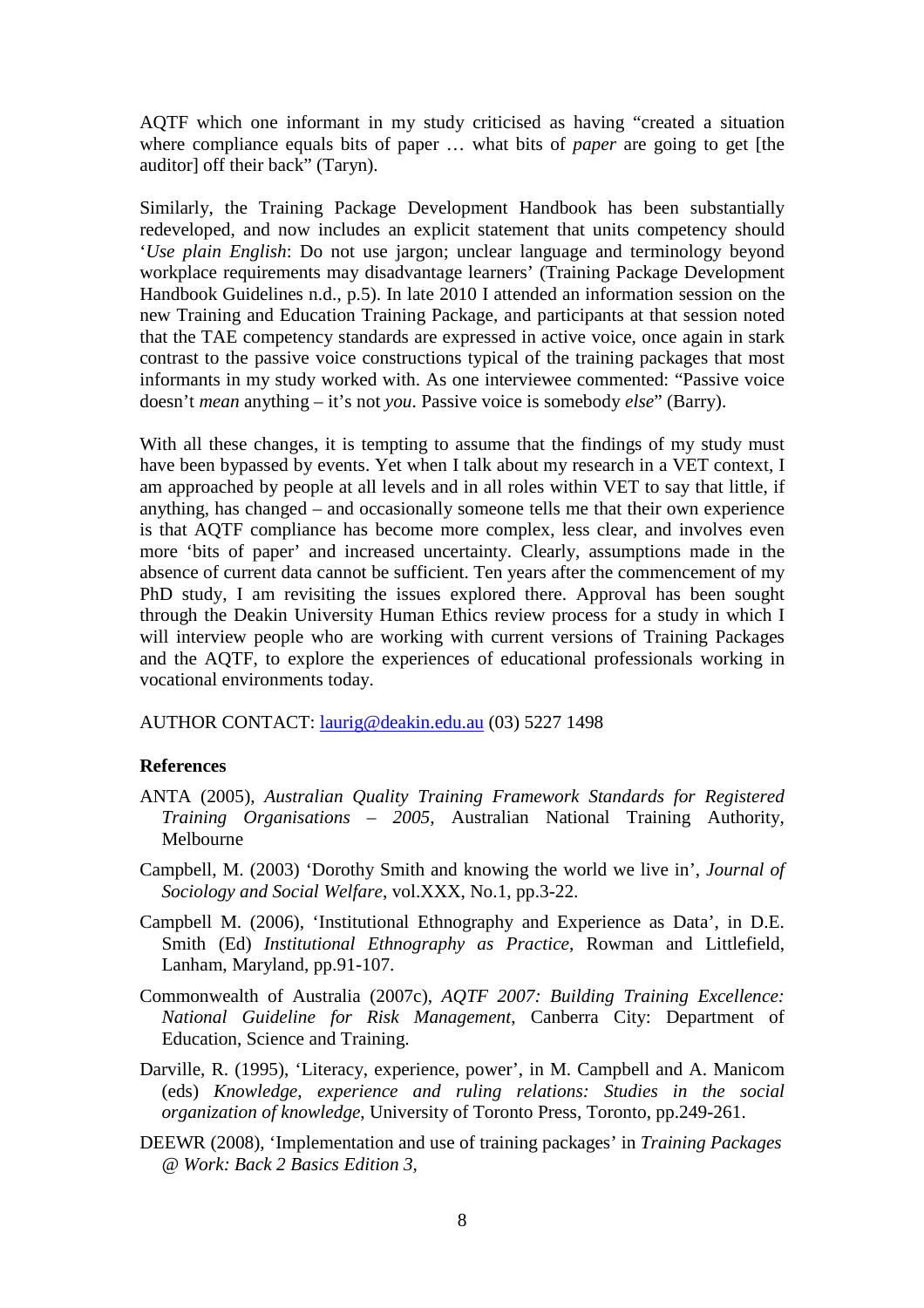*<http://www.tpatwork.com/back2basics/db1\_implementationa.htm> (Accessed 2 December 2009)*

- DEEWR (2010), *AQTF Building Training Excellence: Users' Guide to the Essential Conditions and Standards for Continuing Registration*, Version 1 July 2010, Department of Education, Employment and Workplace Relations, Commonwealth of Australia, Canberra City, ACT.
- DET Qld (2003), *Training Packages @ Work: Back 2 Basics: An Introduction to Australia's National Training System for Teachers and Trainers*, Brisbane, Qld.: Training Products Support, Department of Employment and Training Queensland
- DeVault, M. (1999), *Liberating method: Feminism and social research*, Temple University Press, Philadelphia.
- Kinsman, G. (1997), 'Managing AIDS organizing: "Consultation," "partnership," and "responsibility" as strategies of regulation', in WK Carroll (ed) *Organizing dissent: Contemporary social movements in theory and practice: Studies in the politics of counter-hegemony*, Garamond Press, Toronto, p.213-239.
- McCoy, L. (1998) 'Producing "what the deans know": Cost accounting and the restructuring of post-secondary education', *Human Studies*, vol.21, pp.395-418.
- Murray-Smith, S. (1965), 'Technical education in Australia: A historical sketch', in EL Wheelwright (ed), *Higher education in Australia*, F.W. Cheshire, Melbourne, pp.179-191.
- Schofield, K. & McDonald, R. (2004), Moving on …: Report of the high level review of training packages, Australian National Training Authority, Melbourne.
- Smith, D.E. (1987), *The Everyday World as Problematic: A Feminist Sociology*, Northeastern University Press, Boston.
- Smith, D.E. (1990a), *The Conceptual Practices of Power: A Feminist Sociology of Knowledge*, Northeastern University Press, Boston.
- Smith, D.E. (1990b), *Texts, Facts and Femininity: Exploring the Relations of Ruling*, Routledge, London.
- Smith, D.E. (1999a), 'From women's standpoint to a sociology for people', in J.L. Abu-Lughod (ed.), *Sociology for the Twenty-First Century*, University of Chicago Press, Chicago, pp. 65-82.
- Smith, D.E. (1999b), *Writing the Social: Critique, Theory and Investigations*, University of Toronto Press, Toronto.
- Smith, D.E. (2005), *Institutional Ethnography: A Sociology for People*, Altamira Press, Lanham, MD.
- Smith, D.E. (Ed) (2006), *Institutional Ethnography as Practice*, Rowman and Littlefield, Lanham, Maryland.
- Smith, E. & Keating, J. (2003), *From training reform to training packages*, Social Science Press, Tuggerah, N.S.W.
- Training.com.au (n.d.), *AQTF 2007—A Better System for* Everyone, <http://www.training.com.au/aqtf2007/> (Accessed 22 December 2009)